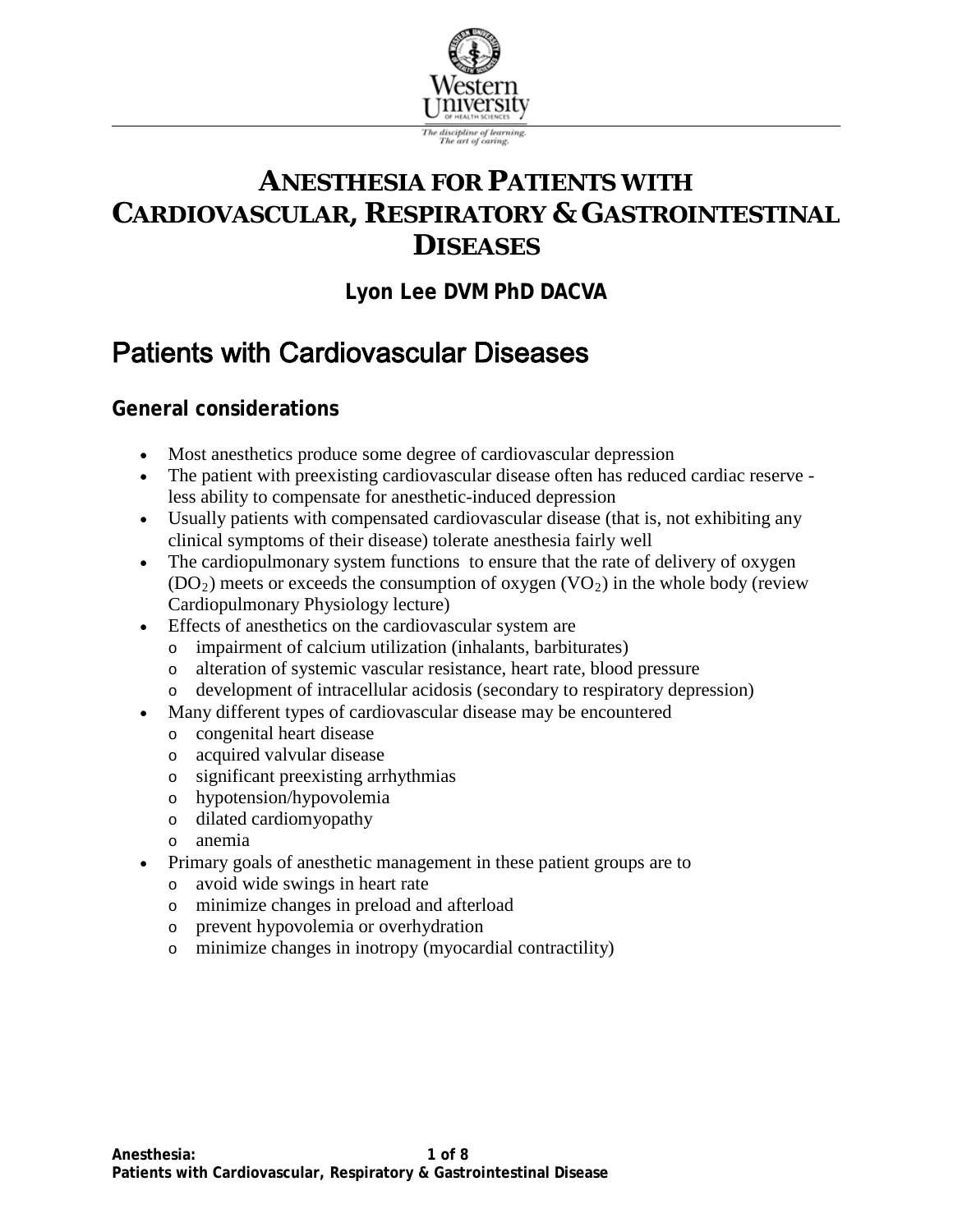### **Ways to support the cardiovascularly challenged patients**

- Stabilize heart rate & rhythm prior to anesthesia if possible
- Optimize cardiac function prior to anesthesia if possible
- Physical examination: observe jugular distension, pulsation, palpate peripheral arterial pulse quality, auscultate heart for assessing characters of pulsation
- Thorough cardiac evaluation prior to anesthesia ECG, Doppler echocardiograph, thoracic radiographs, blood pressure measurement, ultrasonography, cardiac catheterization
- Laboratory evaluation PCV, TP, hemoglobin content, arterial blood gases, electrolytes
- Choose anesthetic agents that produce minimal cardiovascular changes and preferably have drugs of short duration of action or that are reversible
- Preanesthetics: rely mostly on opioids +/- benzodiazepines: neuroleptanalgesic combination
- Anticholinergics are used judiciously
- Employ local anesthetic technique under sedation or even general anesthesia
- Induction: propofol, etomidate, ketamine, mask with inhalant
- Maintenance: usually isoflurane or sevoflurane (rapid recovery and less cardiovascular depression than halothane)
- Monitor cardiovascular performance
	- o ECG: rate and rhythm
	- o arterial blood pressure  $(BP = CO \times SVR)$
	- o central venous pressure (preload)
- Treat arrhythmias if they develop
	- o significant VPC lidocaine, beta-blockers
	- o significant bradycardia or bradyarrhythmias glycopyrrolate, atropine, isoproterenol or temporary pace maker implant if medically nonresponsive
- Support inotropy with
	- o adrenergic agonists
		- **-** dobutamine
		- dopamine
		- doepxamine
		- ephedrine
		- norepinephrine
		- epinephrine
	- o phophodiesterase inhibitor
		- milrinone
		- amrinone
		- enoximone
		- theophylline
		- pentoxyfylline
	- o calcium channel sensitizer
		- levosimendan
		- pimobendan
	- o digoxin
	- o calcium
	- o glucagon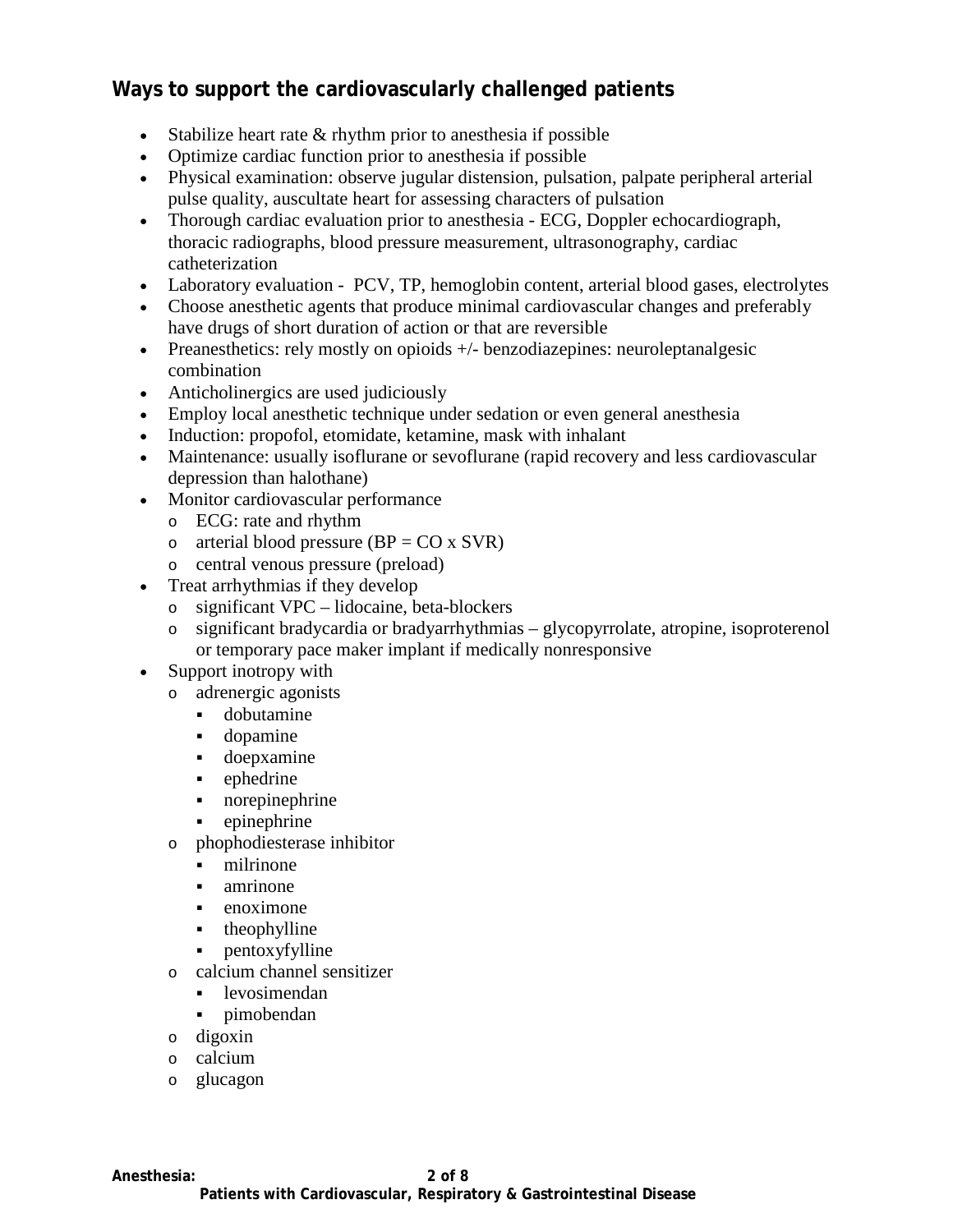#### **Case example**

- "Taylor"
- Signalment: 6 month old intact male Maltese of 2kg in bwt
- History: presented for evaluation of inappetence, ataxia, weakness and exercise intolerance
- Significant physical exam findings: ataxia, muscle weakness, heart murmur
- Laboratory finding: no abnormalities noted
- Thoracic radiographs: enlarged heart shadow
- Echocardiographic findings: patent ductus arteriosus
- Presented for PDA surgical ligation

|                              | Goal & Plan                                                                                                                | Action                                                                                                                                     |
|------------------------------|----------------------------------------------------------------------------------------------------------------------------|--------------------------------------------------------------------------------------------------------------------------------------------|
| Preanesthetic<br>medication  | Maintain diastolic blood<br>pressure, avoid alpha<br>blockers (phenothiazine)                                              | Neuroleptanalgeisa:<br>midazolam $0.2$ mg/kg IM,<br>oxymorphone 0.1 mg/kg IM;<br>glycopyrrolate 0.01 mg/kg IM                              |
| Anesthetic induction         | Little change of blood<br>pressure, myocardial<br>contractility                                                            | Diazepam $0.1$ mg IV +<br>Etomidate 3 mg/kg IV to<br>effect                                                                                |
| Maintenance of<br>anesthesia | Avoid deep plane of<br>anesthesia, Little change<br>of blood pressure,<br>myocardial contractility,<br>support ventilation | Sevoflurane endtidal $2.0 - 2.4$<br>%, fluids 10 ml/kg/hr,<br>dopamine $1 - 5 \text{ mcg/kg/min}$<br>PRN, controlled ventilation<br>(IPPV) |
| Monitoring                   | Oxygenation, circulation,<br>ventilation, temperature                                                                      | ECG, pulse oximetry,<br>capnography, invasive ABP,<br>CVP, temp, ABG                                                                       |
| Postoperative care           | Patent airway, avoid<br>hypothermia, pain<br>control                                                                       | Leave the ET tube as long as<br>possible, Forced warm air<br>blanket, pulse oximetry,<br>oxymorphone 0.05 mg/kg IV                         |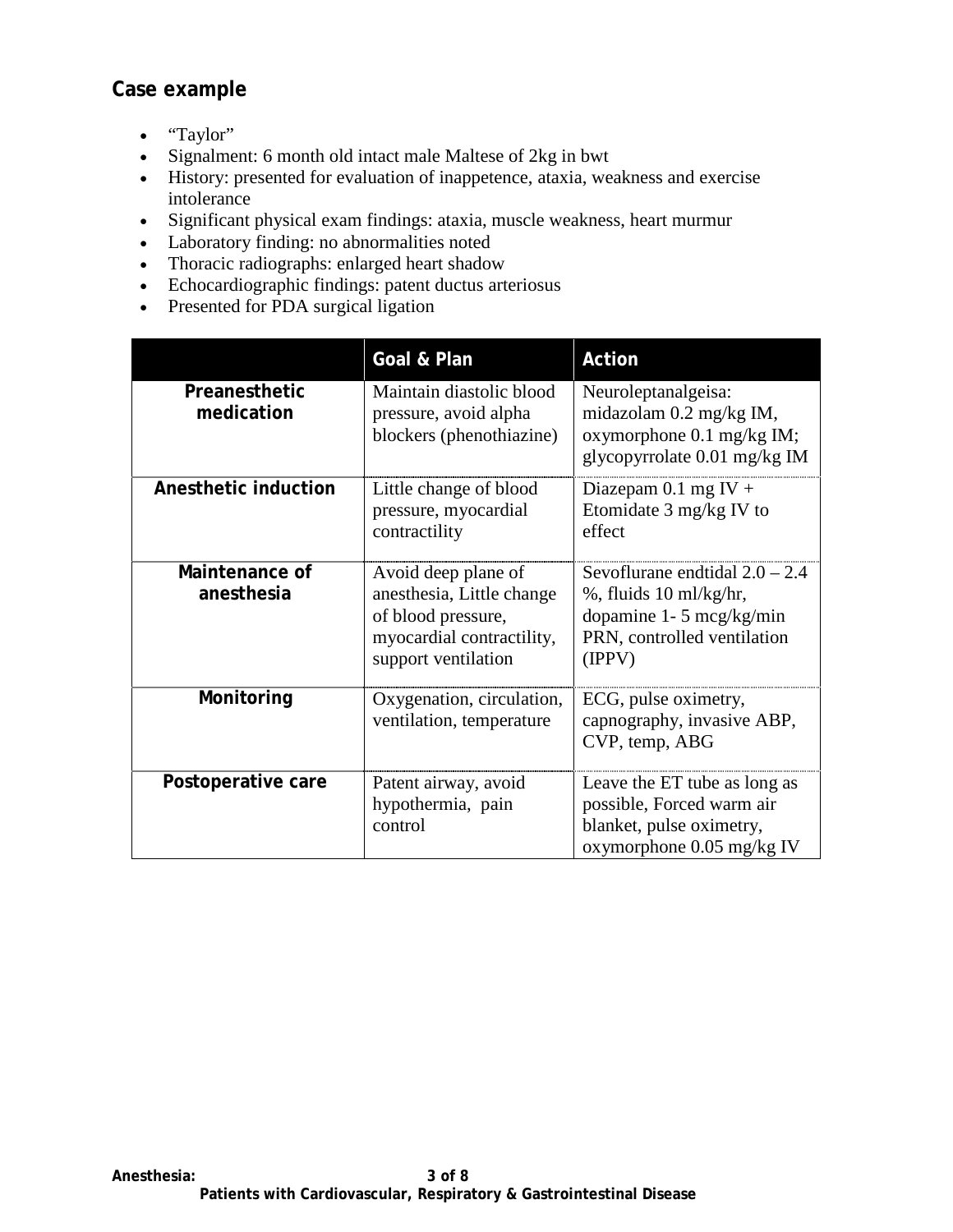## **Patients with Respiratory Diseases**

#### **General considerations**

- Many anesthetics produce some degree of respiratory depression
- The respiratory depression in combination with cardiovascular depression induced by most anesthetics, decreases oxygen availability in the tissues
- Avoid heavy sedation that may induce excessive respiratory depression
- May have impairments of ventilation, oxygenation, or both
- Ventilatory impairment affects acid/base balance
- Oxygenation impairment affects oxygen delivery to tissues
- Respiratory disease may be divided into upper or lower airway disease
	- o With upper airway disease, the key is to bypass the upper airway obstruction as quickly as possible
	- $\circ$  With lower airway disease, our ability to correct/manage the problem may be more limited
- Patient with poor compliance of the lung (restrictive disease such as pulmonary edema, fibrosis or effusion) tend to adopt rapid shallow ventilatory pattern
- Patients with obstructive disease (laryngeal paralysis, collapsing trachea, small airway disease) tend to adopt a slower pattern with increased respiratory effort
- Inspiratory dyspnea is usually associated with extrathoracic and expiratory dyspnea with intrathoracic lesion in origin.
- If pneumonic that can be treated with antibiotics and other supportive therapy, delay the surgery as long as possible until the symptom gets fully resolved

#### **Preoperative evaluations**

- Thorough physical exam and ancillary investigation
- Does the patient exhibit dyspnea at rest? with exercise/stress?
- Is there stridor present?
- Thorough auscultation of the lungs and trachea
- Radiographs/ultrasonography
- ECG
- Pulse oximetry
- Wright's respirometer and tight fitting face mask to assess respiratory volume (tidal volume and minute ventilation)
- Blood gas analysis

#### **Keys to anesthetic management**

- Preoxygenate, if possible
- Thoracocentesis if needed (remove air, fluid, blood, etc...)
- Minimize stress
- Tranquilization/sedation with short acting or reversible drugs
	- o Opioids (resp. Depression)
	- o Benzodiazepines
	- o Phenothiazines?
	- o Avoid excessive doses so as to prevent resp depression
- Rapid induction with short acting anesthetic agents

### o Thiobarbiturates

#### **Anesthesia: 4 of 8**

**Patients with Cardiovascular, Respiratory & Gastrointestinal Disease**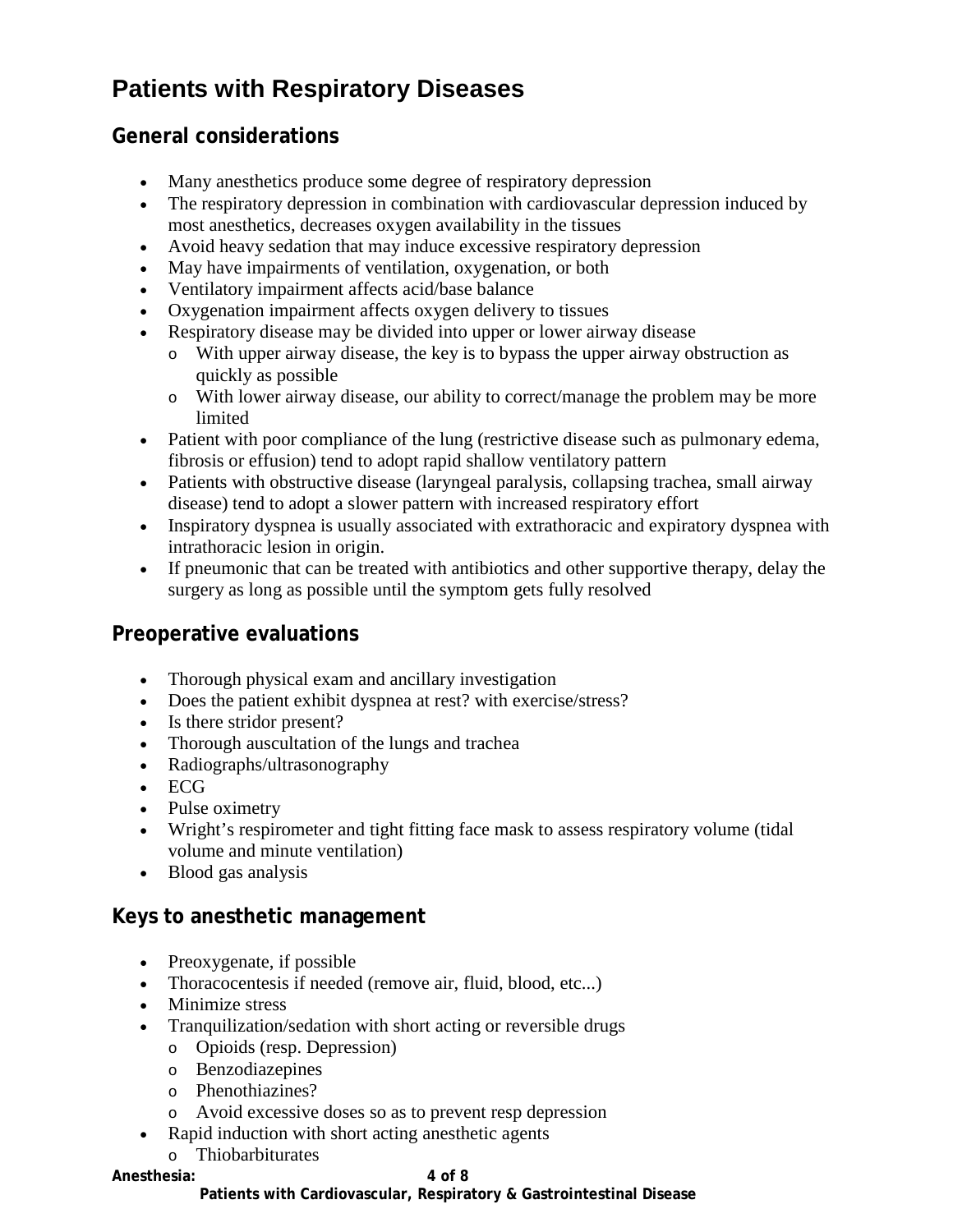- o Propofol
- o Etomidate
- o Ketamine
- minimize oxygen deficit period by allowing rapid intubation and ventilation
- Control airway as quickly as possible, begin positive pressure ventilation (esp. with lower airway disease)
- Nitrous oxide may be better avoided.
	- o It diffuses into gaseous pocket and worsens symptoms such as pneumothorax
	- o It reduces the inspiratory fraction of oxygen
- Monitoring:
	- o ECG
	- o Pulse oximetry
	- o BP
	- o Capnography
	- o Serial blood gas analysis
	- o Tidal volume and peak airway pressure (thoracic compliance)
	- o Temperature
- **Recovery** 
	- o Maintain ET tube *in situ* as long as possible
	- o Post-operative pulse oximetry
	- o Support ventilation as long as possible
	- o Consider post anesthetic oxygen supplementation
		- mask
		- nasal catheter
		- oxygen cage
	- o Minimize stress, judicious use of tranquilizers/sedatives if needed
	- o If acute respiratory obstruction occurs post extubation, be prepared to reinduce anesthesia & reintubate rapidly
	- o Treat chest pain so as to facilitate better use of respiratory muscle

#### **Case example 1**

- "Jake"
- Signalment: 1 year old intact male Labrador retriever
- History: presented for evaluation anorexia, listlessness of one week's duration
- Significant physical exam findings: tachypnea, fever
- Laboratory finding: elevated white blood cell count
- Thoracic radiographs: pleural fluid, lung lobe collapse (suspect lung lobe torsion)
- Presented for anesthesia 3/27 for thoracic exploratory

#### *Preanesthetic management?*

*Anesthetic induction?*

*Maintenance of anesthesia?*

*Monitoring?*

*Postoperative care?*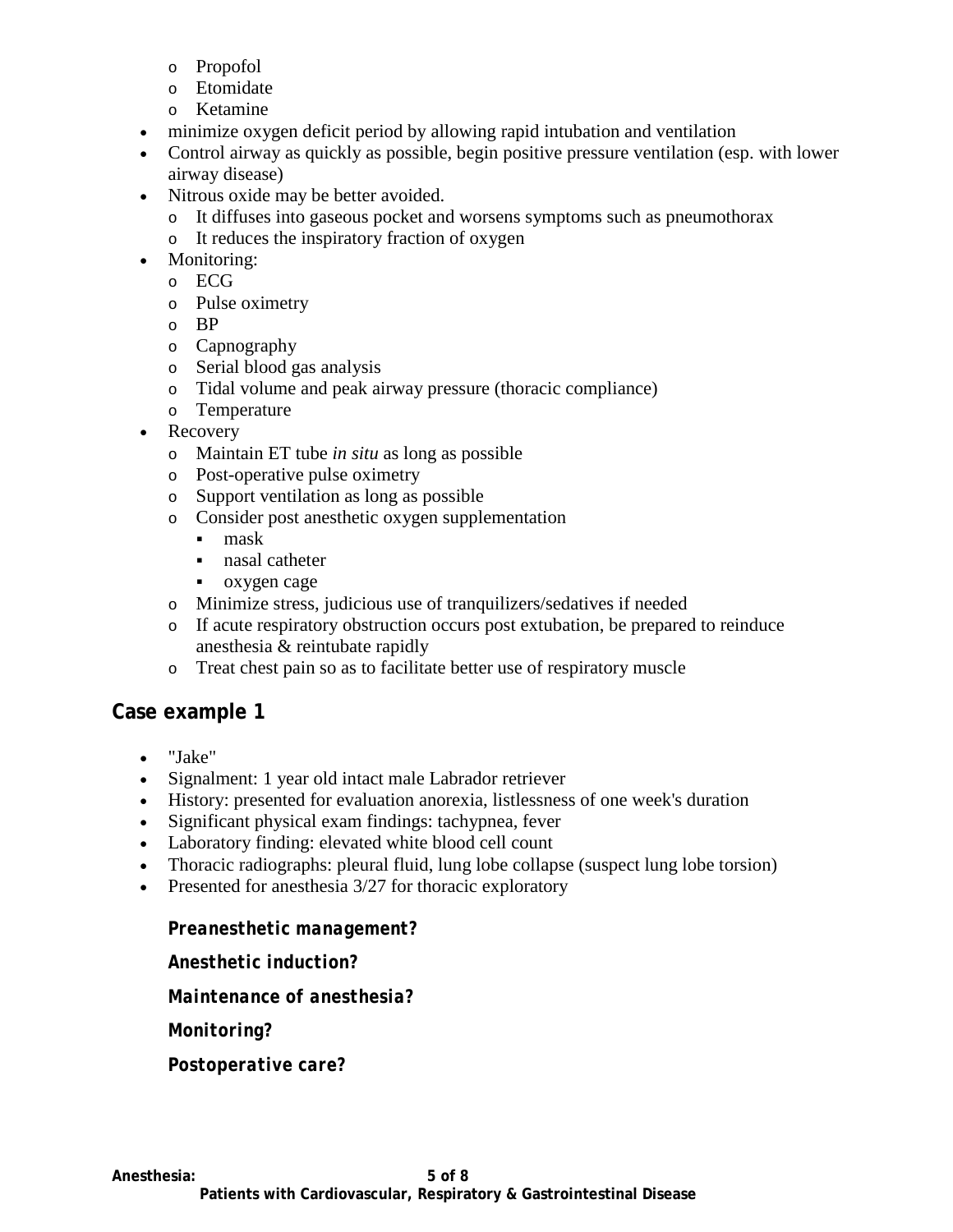#### **Case example 2**

- "Miss Genuines"
- Signalment: 1 week old Quarter Horse filly
- History: presented for choanal atresia
- Significant physical exam findings: normal neonatal foal except for nasal obstruction
- Laboratory finding: normal
- Referring DVM had performed a tracheostomy shortly after birth
- Presented for anesthesia 4/6 for laser surgical correction of choanal atresia

*Preanesthetic management? Anesthetic induction? Maintenance of anesthesia? Monitoring? Postoperative care?*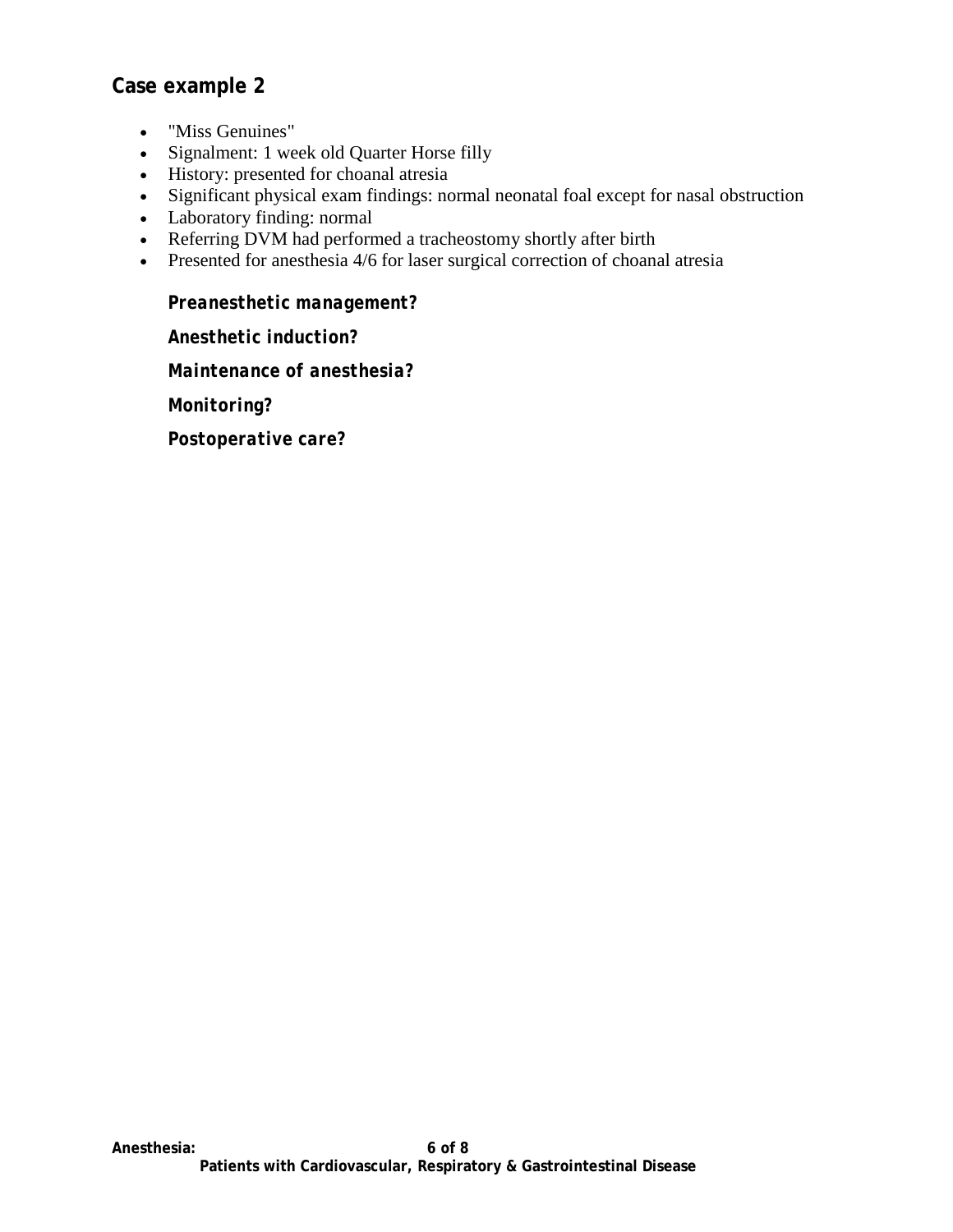### **Patients with Gastrointestinal Diseases**

#### **General considerations**

- Variety of disease processes...
- Malabsorption
- Derangement of electrolytes, acid-base status
- hypovolemia
- Preoperative stabilization of fluid balance, electrolyte balance important, if possible...

### **Gastric dilitation/volvulus (GDV)**

- Surgical emergency
- Present with:
	- o Respiratory compromise
	- o Cardiovascular compromise
	- o Cardiac dysrhythmias (VPCs, V tach, tachycardia)
	- o Hypotension
	- o Hypoxemia
	- o Acid/base disturbances
- If possible, decompress stomach prior to anesthesia
- Large volumes of IV fluids rapidly (multiple large bore catheters) at 40-90 ml/kg
- Acid/base evaluation helpful
- Monitor & treat cardiac dysrhythmias as they present lidocaine usually first line of defense
- Anesthetic management
	- o Preanesthetic: opioids +/- benzodiazepines
	- o Induction:
		- rapid induction to gain control of airway quickly is preferable, initiate positive pressure ventilation
		- may be able to intubate w/ neuroleptanalgesic combination (eg oxymorphone  $+$ diazepam)
		- propofol preferred
		- low dose thiopental may be used but cautiously potential for aggravating arrhythmias
		- mask induction w/ isoflurane/sevoflurane may be used but it is still slower
	- o Maintenance
		- isoflurane/sevoflurane
		- supplemental opioids (eg oxymorphone, hydromorphone, fentanyl) IV to reduce inhalant concentration
	- o IPPV usually needed
	- o Monitor cardiovascular system closely
		- ECG
		- Blood pressure